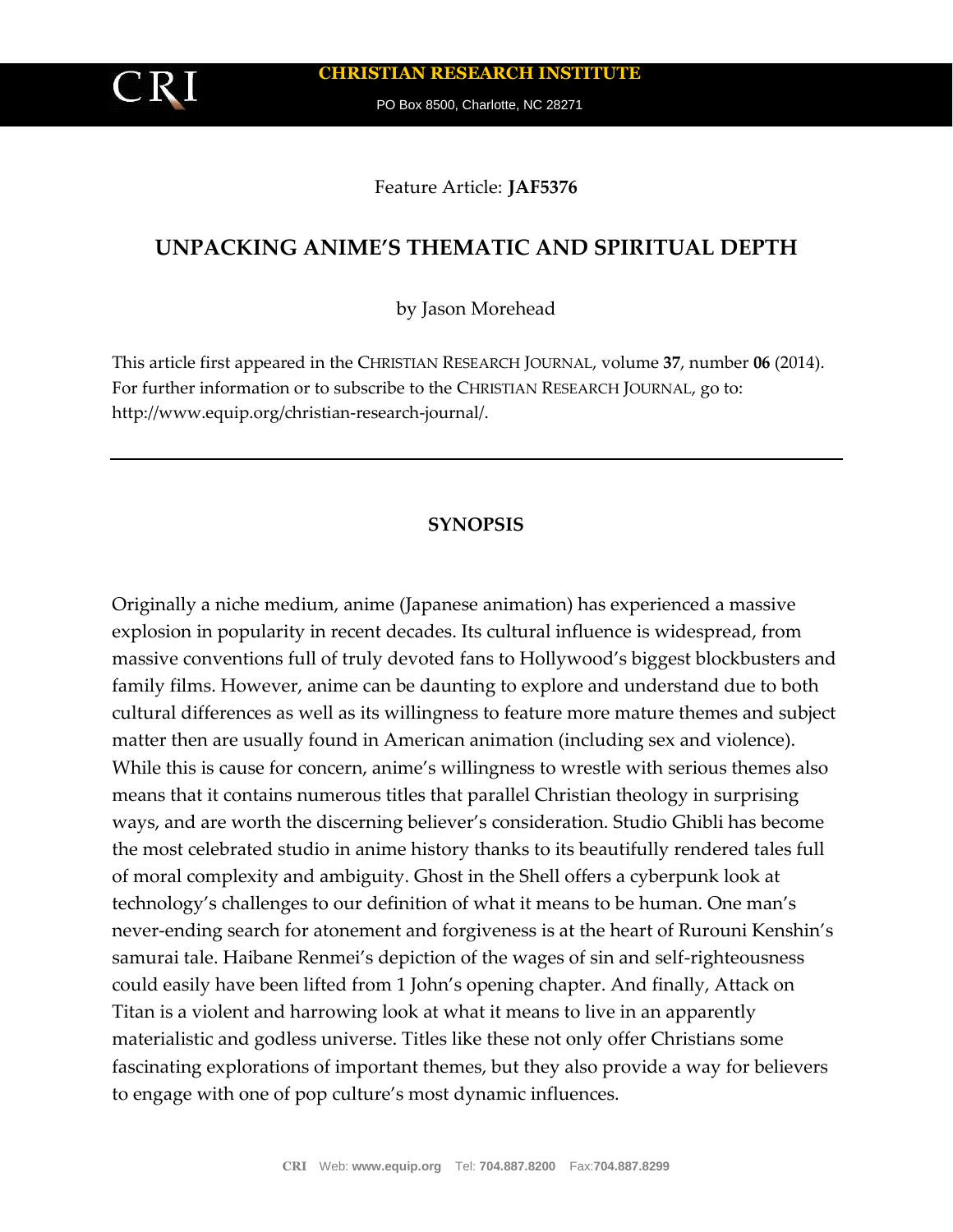When Katsuhiro O®tomo's *Akira* was released in the United States in 1988, it was a ground-breaking event. Anime (Japanese animation) had been released in America before *Akira* (e.g., *Speed Racer*, *Star Blazers*, *Robotech*), but in heavily edited forms aimed at younger audiences. This wasn't the case with *Akira*, which had more in common with Ridley Scott's *Blade Runner*. It was violent and dystopic in tone and revealed that Japanese animators weren't afraid to deal with serious themes (e.g., human and political corruption, science run amok, social upheaval) that were decidedly *not* for children.

Since *Akira*'s release, anime has experienced booming popularity. Series including *Bleach*, *Naruto*, and *Fullmetal Alchemist*—to name but a few—reach massive audiences via Cartoon Network's Adult Swim and streaming services such as Netflix, Hulu, and Crunchyroll. Fans attend massive conferences and the truly devoted (often called "otaku") engage in "cosplay" wherein they dress up as and impersonate their favorite characters, often elaborately so.

Anime has also moved far beyond otaku circles. Its influence can be found in Disney and Pixar movies; big budget Hollywood blockbusters like the *Matrix* trilogy, *Avatar*, and *Pacific Rim*; and popular American animation series including *Avatar: The Last Airbender* and *The Clone Wars*. Even *The Simpsons*, that bastion of American animation, featured an anime-inspired segment in a 2014 episode titled "Married to the Blob."

But this growing cultural impact has a darker side: anime often contains disturbing, graphically violent, and sexually explicit content. Even so, Christians should think twice before condemning, or worse, simply dismissing anime. Because of its willingness to address serious, mature topics not usually associated with cartoons (as *Akira* did in 1988), anime is also full of rich stories bursting with imagination and thematic richness that can provide a thought-provoking experience for discerning Christians.

Anime can be daunting to explore. There are, of course, many cultural differences inherent in anime. Being a Japanese cultural product, anime is created for Japanese audiences, first and foremost. As such, it comes with cultural "baggage" (e.g., social and cultural mores, worldviews, and spiritual concepts) that doesn't always translate easily to a Western context and thus takes time for non-Japanese viewers to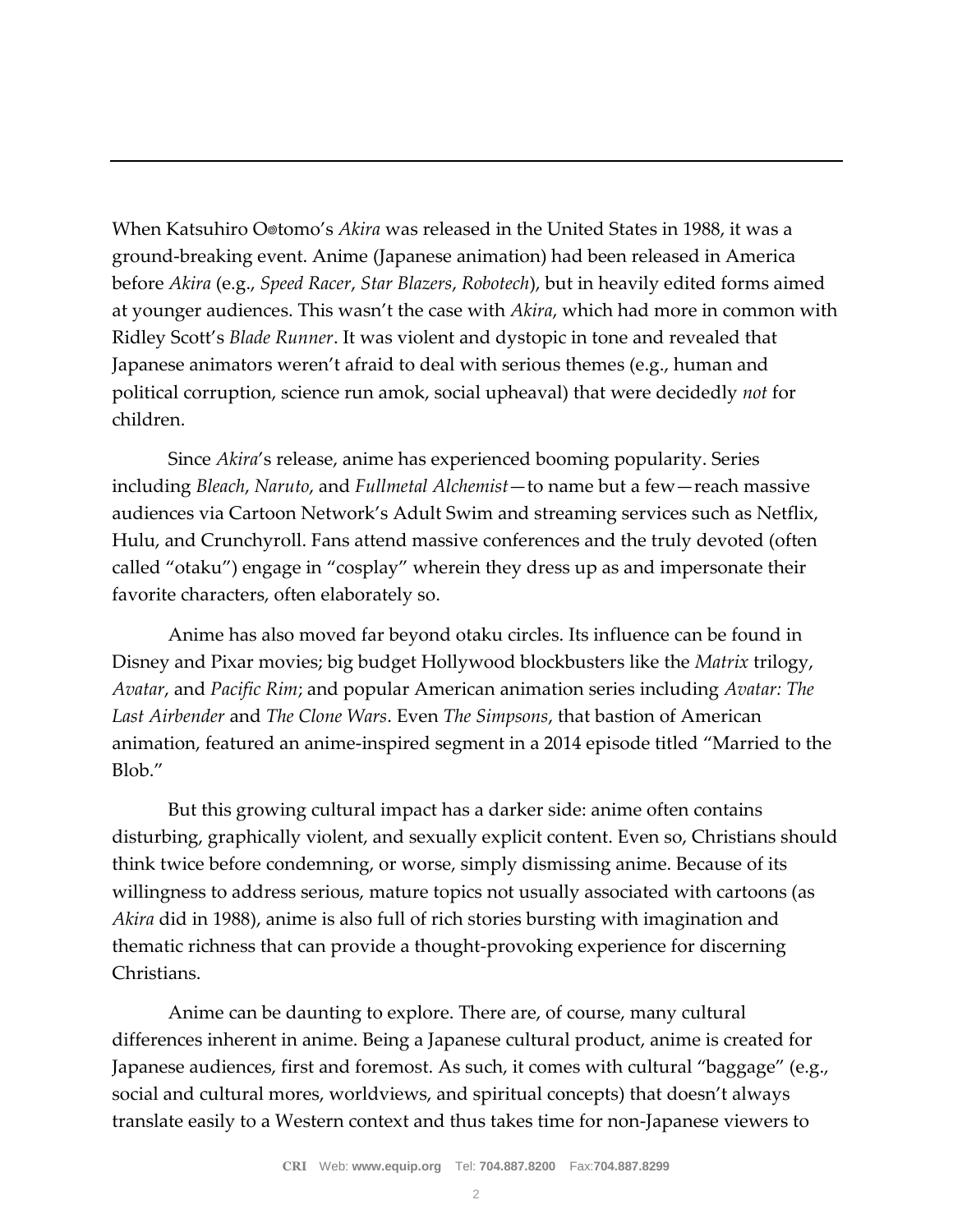unpack. (A book like Patrick Drazen's *Anime Explosion!* [Stone Bridge Press, 2002] can be very helpful in this task.)

Unpacking anime's cultural baggage can be difficult, but it can be an enjoyable and educational experience. Unfortunately, there's another reason why anime can be daunting to explore, especially for Christians. Even the most cursory of Google searches will reveal numerous anime titles of a fairly prurient and/or violent nature. (This is true even after considering cultural differences concerning sexuality, nudity, language, and violence.) Spend time researching anime, and you'll inevitably discover terms like "ecchi" and "hentai" (i.e., types of sexually graphic anime). Spend time watching anime, even seemingly innocuous titles, and you'll inevitably encounter "fan service" (i.e., gratuitous content and scenes that exist mainly to titillate).

Any discussion of anime, at least from a Christian perspective, must acknowledge this problematic aspect. Sifting through titles to find worthwhile content can be challenging for even the most discerning and experienced viewers. This is doubly true when choosing anime for children; as pointed out earlier, the Japanese don't consider animation to be primarily a children's medium.

But I want to suggest that the challenge of exploring anime is well worth it. There are several anime titles and franchises, some of which I've highlighted below, that are not only aesthetically and artistically praiseworthy but also imaginative and thought provoking. These stories can dovetail with Christian theology in some surprising ways. Watching them can provide much food for thought for Christians, and even lay the foundation for important conversations.

### **STUDIO GHIBLI: UNNERVING AND PROFOUND MORAL AMBIGUITY**

I begin with arguably the most revered name in anime today: Studio Ghibli, which was founded in 1985 by directors Hayao Miyazaki and Isao Takahata. For nearly three decades, Studio Ghibli has created some of the most beloved, acclaimed, and beautiful titles in anime's history.

Studio Ghibli's filmography is quite diverse. It includes whimsical fantasies (*My Neighbor Totoro*, *Kiki's Delivery Service*), harrowing war titles (*Grave of the Fireflies*, *Princess Mononoke*), and charming melodramas (*Only Yesterday*, *From Up on Poppy Hill*). Regardless of genre, though, certain themes and qualities undergird the studio's output.

First, their films are typified by an idyllic and gently nostalgic atmosphere that prefers the rural and natural to the urban and technological. Examples include *Only Yesterday*'s pastoral scenery and celebration of rural living as well as *From Up on Poppy*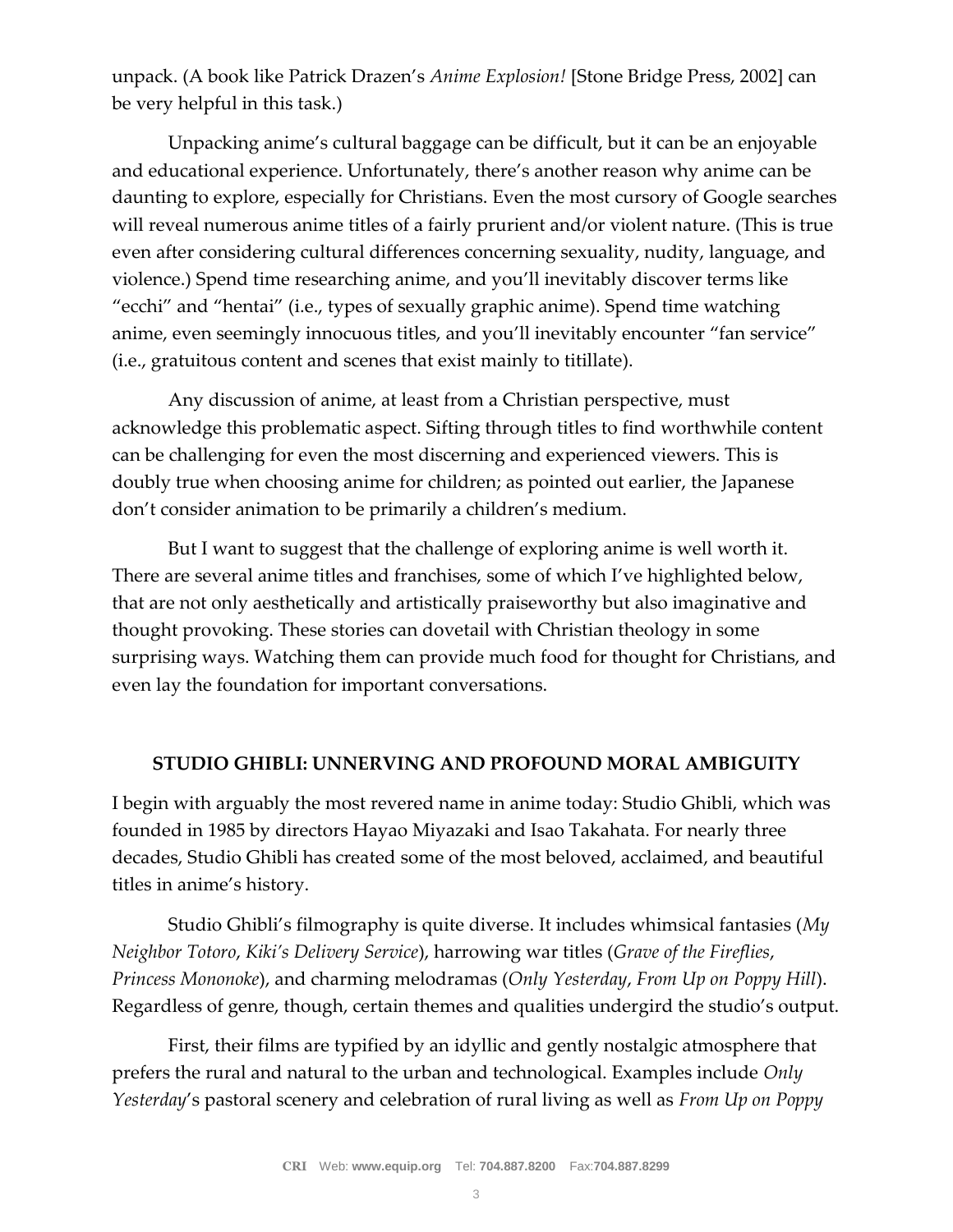*Hill's* plot about students fighting to save their old clubhouse from the rapid modernization of post- World War II Japan.

Second, their films often feature a pacifist outlook that doesn't shy away from depicting war, but also never glorifies it. Conflict and violence may be unavoidable and even necessary in a film like *Princess Mononoke*, but they are always lamented.

Third, while anime (like much American entertainment) often seems like little more than young male wish fulfillment, films like *Kiki's Delivery Service*, *Whisper of the Heart*, and *The Secret World of Arrietty* feature strong, complicated female protagonists, which can be a breath of a fresh air. (This is especially true for those seeking good pop culture role models for their daughters.)

The quality, though, that may be of most interest to Christian viewers—and the quality bound to spark the most interesting conversations—is their films' often ambiguous morality. This may seem an odd and problematic statement at first, but Studio Ghibli's reluctance to draw clear lines between "heroes" and "villains" makes for films that ring deeply true concerning the complexity of the fallen human nature.

Sometimes, as with *Spirited Away*—which won the 2003 "Best Animated Feature" Oscar—the ambiguity is gentle, even comical. *Spirited Away*'s heroine is a young girl named Chihiro who becomes lost in the spirit world after her family discovers a seemingly abandoned amusement park. To survive, she gets a job at what's essentially a spa for spirits. Nobody there is quite what they seem, not even Chihiro, who starts off the film as a petulant ten-year-old but grows in maturity, thanks to discipline and friendship. And that which is most monstrous and fearsome in the menagerie of Chihiro's coworkers and customers may turn out to be a friend in need, a wise patron, or a misguided soul in need of some grace and kindness.

But sometimes the ambiguity is more disturbing—and more profound. *Princess Mononoke*, one of Studio Ghibli's darkest films, follows the journeys of a young prince named Ashitaka who is cursed after saving his village from a monster. The monster turns out to be a nature spirit that was driven insane after being wounded by a bullet. Leaving his village to find a cure, Ashitaka eventually finds the bullet's source: a bustling town named Iron Town run by the ruthless and ambitious Lady Eboshi.

Initially, *Princess Mononoke* seems like a simplistic "nature good, humanity bad" environmental tale. But then we learn Iron Town's secret: it is populated by lepers, prostitutes, and other outcasts who've been drawn to Lady Eboshi because she alone offers them a productive, dignified life. (In one poignant scene, a leper tells Ashitaka that Lady Eboshi was the only person willing to care for him and clean his wounds.) Meanwhile, the nature spirits (e.g., boars, wolves, apes) are far from the innocent forest creatures we expect. Rather, they are just as selfish, vain, and violent as humans.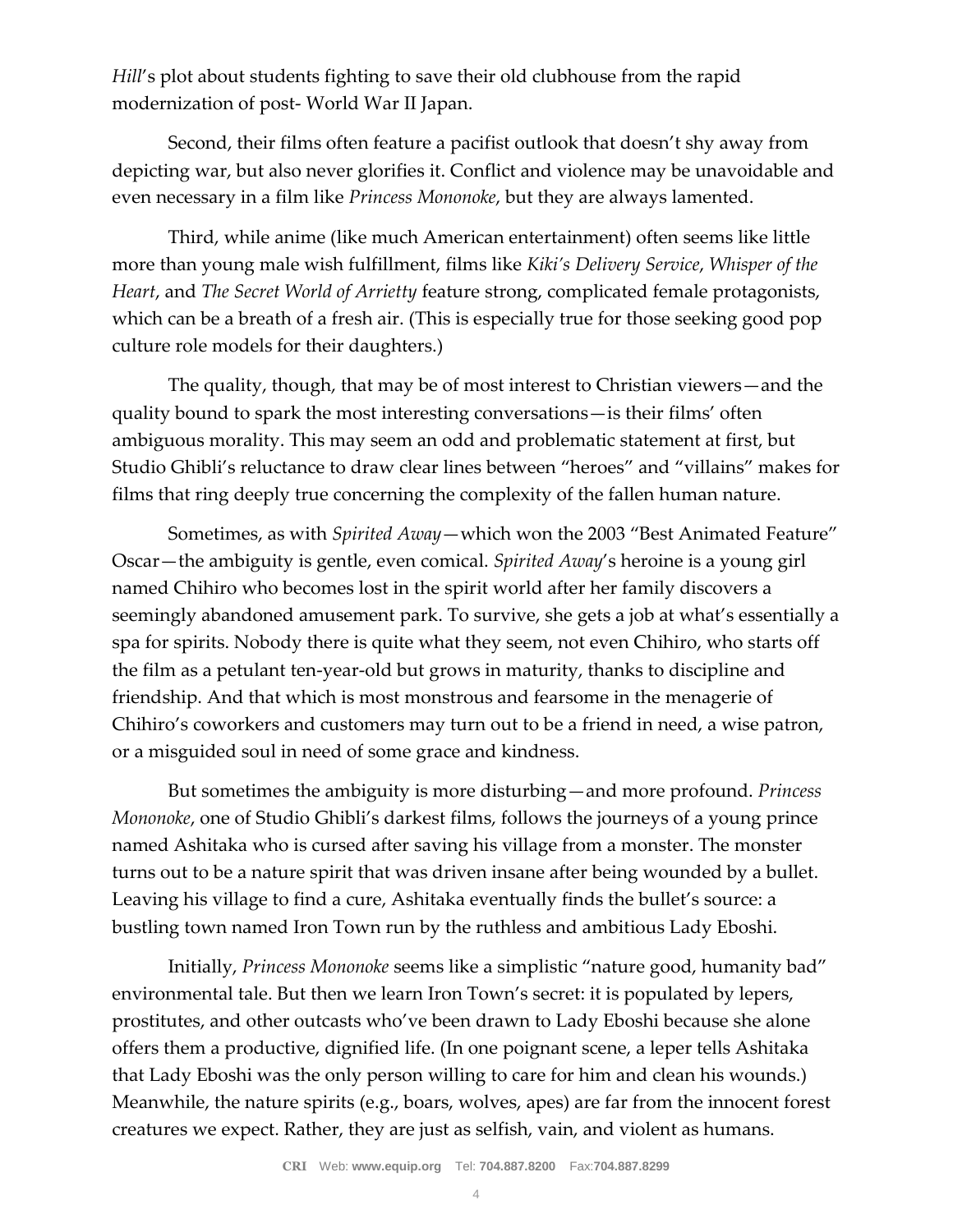Suddenly, what seemed like an obvious black-and-white tale is colored in shades of gray and becomes more complicated, morally, and more interesting and affecting.

# *GHOST IN THE SHELL***: WHERE DOES THE FLESH END AND THE SOUL BEGIN?**

Several years ago, I attended a Christian conference where the topic was how advances in artificial intelligence, genetic engineering, and neuroscience were challenging traditional notions of what it means to be "human." Looking back, I can't help but think that Mamoru Oshii's *Ghost in the Shell* should have been screened during the conference. Few titles, anime or otherwise, have explored this topic with as much thought or style.

Based on Masamune Shirow's cyberpunk manga, the *Ghost in the Shell* franchise includes several movies and television series set in a futuristic Tokyo. They all chronicle the exploits of Public Security Section 9, a covert government agency that confronts espionage, terrorism, and cybercrime. Section 9's top agent is Motoko Kusanagi, a cyborg whose entire body is artificial. This gives her enhanced speed and strength as well as the ability to interface directly with the world's ubiquitous computer networks—but at what cost?

One of *Ghost in the Shell*'s primary concepts is that humans possess a "ghost," or consciousness, that differentiates them from artificial intelligences. Though materialistic in origins (i.e., your ghost is not the same as your soul), there is nevertheless great concern over what happens to your ghost as you artificially enhance your body. Kusanagi often reflects on her ghost's state, and while she indulges in sensual pleasures and bucks social norms with her dress and conduct, she nevertheless remains aloof more machine, it seems, than human.

As Christians, we do not subscribe to the Gnostic concept that we are souls wrapped in evil flesh. Rather, we are both souls *and* bodies intricately woven together (which is why we believe that both our souls and bodies will be renewed at the end of all things). *Ghost in the Shell* poses an interesting question about the nature of that relationship, one that may become more pressing as cybernetics and genetic engineering become more common. Specifically, as we alter our bodies and transcend the limits of what is traditionally considered "human," to what extent are we affecting our nonphysical facets—our souls, consciences, and so on? Not in the sense of affecting our salvation, but rather concerning our capacity for empathy and concept of shared humanity.

There's another theme at work in *Ghost in the Shell*, too. Its world is populated by machines and software all possessing varying levels of intelligence. In the first *Ghost in the Shell* movie, a government computer program gains sentience and seeks political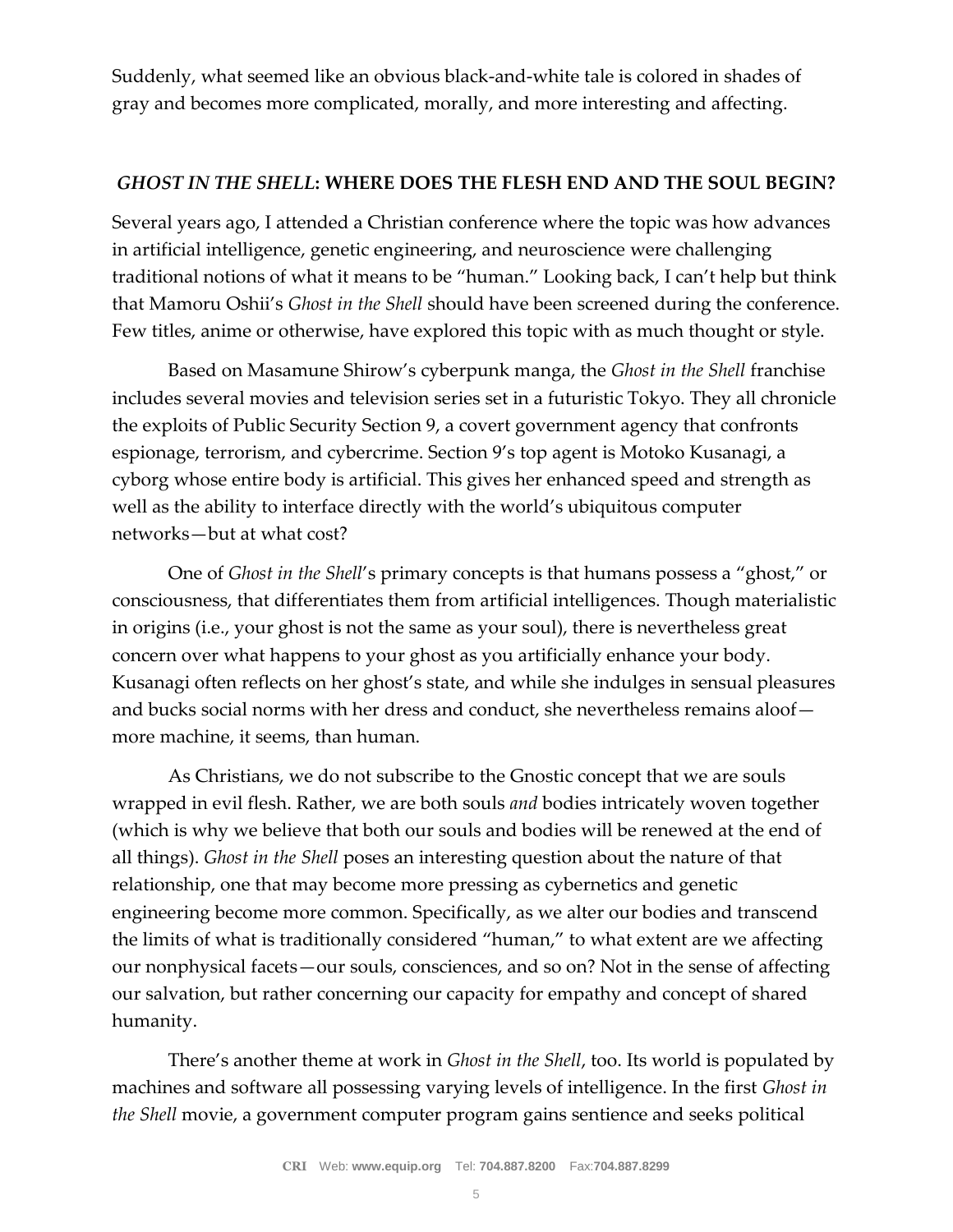asylum. Meanwhile, in the *Stand Alone Complex* TV series, some of Section 9's robots become self-aware and find themselves pondering ethical and philosophical issues.

Here, the franchise raises questions about our relationship to the things we create. God created us in His image, and similarly, we create things in our own image that "think" and act like us to varying degrees. What happens when such technology becomes so advanced that it becomes "aware" for all intents and purposes, and its behavior becomes virtually indistinguishable from that of humans? (Given modern developments in computing power and software development, this may not be as farfetched as it seems.) What are our obligations to our creations, and does the emergence of "aware" technology threaten our humanity?

*Ghost in the Shell*'s prevailing stance seems to be uneasy coexistence. Technology is so ubiquitous that people cannot resist its incorporation into their lives. We may not have police cyborgs and self-aware computer programs right now, but *Ghost in the Shell* confronts us with scenarios for the future that are at least worth pondering.

#### *RUROUNI KENSHIN***: A SAMURAI ASSASSIN'S REDEMPTION**

The samurai is an enduring symbol of Japanese culture, and possibly the most famous one, thanks to classic samurai films such as Akira Kurosawa's *Seven Samurai*, *Yojimbo*, and *Ran*. Not surprisingly, many anime titles have featured samurai exploits. Few, though, have featured a samurai quite like *Rurouni Kenshin*'s.

Based on Nobuhiro Watsuki's long-running manga series, itself heavily inspired by Japanese history, *Rurouni Kenshin* tells the story of a former assassin named Himura Kenshin. In the past, Kenshin killed countless people to overthrow a corrupt government. He now wanders Japan, seeking to atone for his bloody deeds, and has vowed never to kill again. He takes this vow so seriously that he now wields a reverseblade sword that endangers his life in any confrontation, since its sharpened edge is always pointing at him.

Kenshin's atonement, though, is made difficult as former enemies and others seek after him, hoping to avenge their comrades and/or test their skills against the legendary assassin. These opponents are not above endangering Kenshin's newfound friends, which include a budding love interest and a young pupil, to get to him.

It's easy to dismiss *Rurouni Kenshin* since it starts off in a rather silly, uneven fashion. But look past the goofy animation, over-the-top melodrama, and broad comedy, and you'll find a surprisingly thoughtful tale of atonement, redemption, and the search for grace. This shouldn't surprise Christians; even the most hardened thirst for grace, but few have the dedication to change their lifestyle dramatically—such as a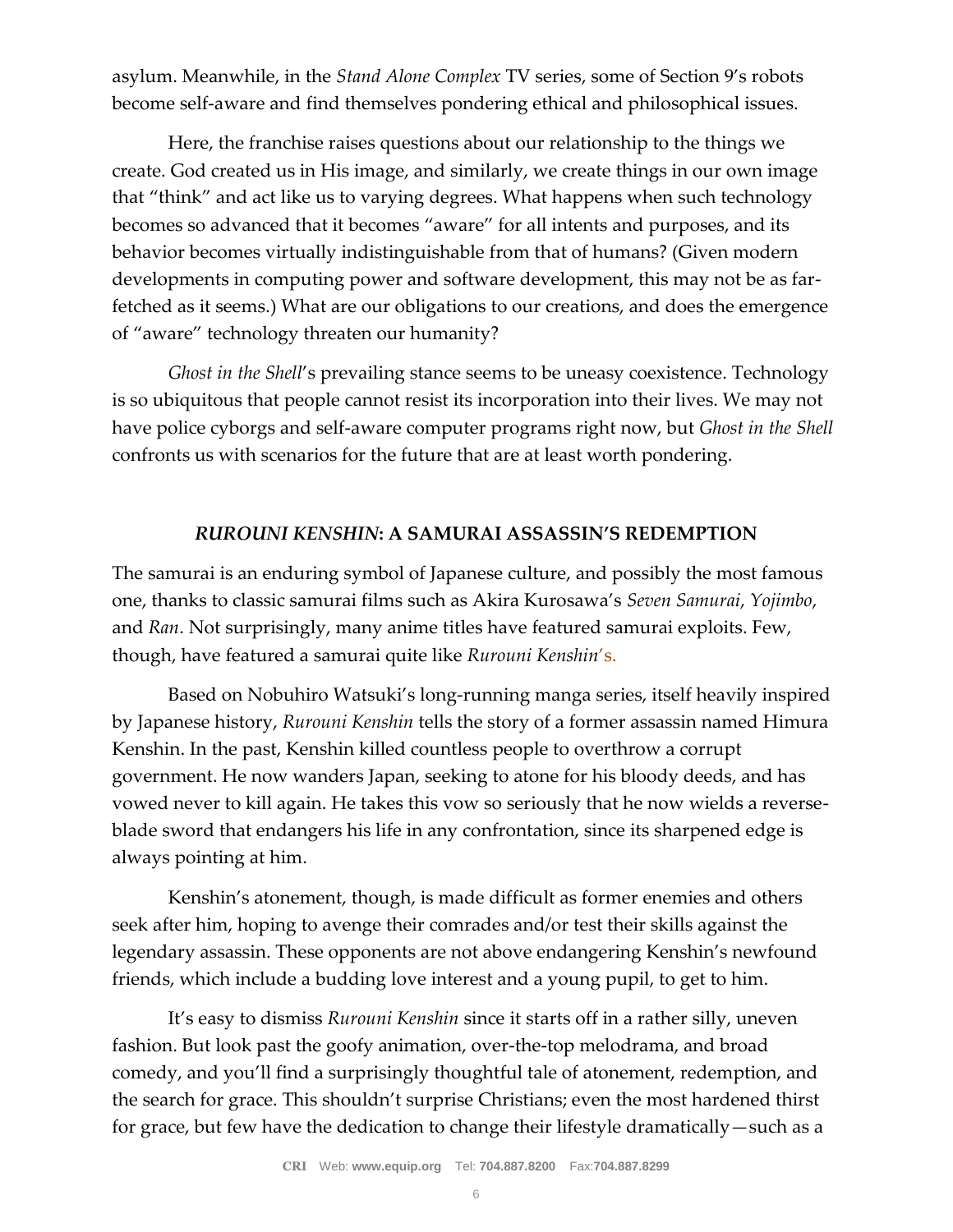former samurai assassin who literally turns his own sword on himself—to atone for their sins.

Bookending the events of *Rurouni Kenshin* are the *Samurai X* movies. Done in a darker, more realistic and violent style, these movies reveal Kenshin's history, including his assassin training, his first love, and the tragic origins of his famous cross-shaped scar—as well as the eventual end of his search for redemption. They also explore the effects that his actions, both peaceful and violent, have had on friends, lovers, enemies, and even the nation of Japan as a whole.

Kenshin's story ends on a deeply bittersweet note. In doing so, it encourages us to reflect on the myriad effects that our own actions, righteous or sinful, can have without us ever knowing. Like a former samurai assassin, this should drive us to seek atonement and yearn for forgiveness and grace, all of which, we are blessed to know, are found freely in Christ alone.

## *HAIBANE RENMEI***: BREAKING THE CIRCLE OF SIN**

Chances are that while watching *Haibane Renmei*, you'll often feel like you have no idea what's going on. It's a strangely disquieting feeling, and yet it's one of the series' great strengths. You are constantly made to reassess the series' storyline and characters with nearly every episode as it moves inexorably toward a stunning, deeply moving conclusion.

*Haibane Renmei* is set in a pastoral, vaguely European village named Glie surrounded by a giant wall. Citizens can't pass beyond the wall; even touching it is forbidden. Only the Toga, a group of robed and masked individuals who communicate via sign language, travel to the unknown lands beyond the wall.

Born into this world—via cocoon, no less—are *haibane*: angel-like beings complete with wings and halos. Unlike angels, *haibane* don't seem to be supernatural creatures. Instead, they seem to exist only to serve Glie's citizenry. Each *haibane* is required to find a patron or job and contribute to society while living an ascetic lifestyle.

Rakka is the newest *haibane*, and the series' early episodes focus on her efforts to befriend her fellow *haibane* and find her place in Glie's tranquil society. Rakka is inquisitive for a *haibane*, though, and she grows increasingly curious concerning both her existence and the nature of Glie and the wall—questions that come to a head when another *haibane* disappears one night beyond the wall.

*Haibane Renmei* is a gently contemplative series reminiscent of Studio Ghibli's works, and it's easy to become lulled by its lovely artwork and slow pace. But as Rakka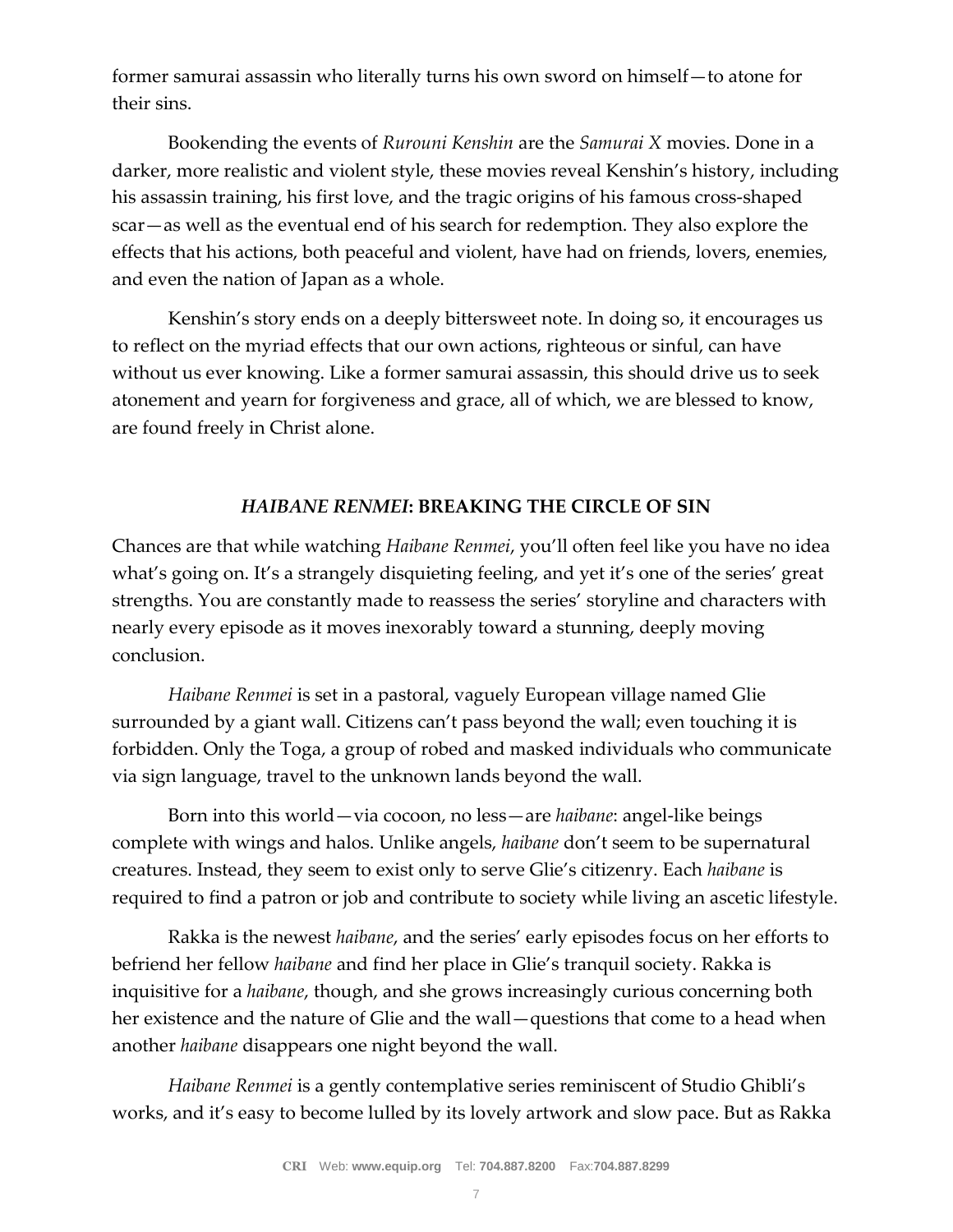comes closer to learning the true nature of the *haibane* as well as the wall's purpose, the second half takes a darker turn.

One of the series' central concepts is the "circle of sin," which binds *haibane* and prevents them from moving beyond the wall to another existence. In a crucial scene, Rakka engages in semi-theological debate with the Communicator, the mysterious figure who oversees the *haibane*. Their dialogue could have been lifted from 1 John's first chapter. $1$ 

*Communicator: To recognize one's own sin is to have no sin. So, are you a sinner?*

*Rakka: But if I think I have no sin, then I become a sinner!*

*Communicator: Perhaps this is what it means to be bound by sin. To spin in the same circle, looking for where the sin lies, and at some point losing sight of the way out.*

*Haibane* that are unable to break the "circle of sin" become "sin-bound" and can't move beyond the wall. Instead, their wings blacken and they become isolated. In its second half, *Haibane Renmei* focuses on one particular "sin-bound" *haibane*. Rather than accept grace and kindness from those around her, she works hard to hide her sin-bound nature while proving her worth and value under the guise of caring for Rakka and others. Ultimately, though, her works drive her to isolation and despair, and in the final episodes, much of the series' drama comes from whether she'll ask for mercy or remain on her doomed path.

As far as I know, *Haibane Renmei* creator Yoshitoshi Abe is not a Christian. (For example, his choice of the *haibane*'s angelic look was driven by aesthetics, not religious beliefs.<sup>2</sup> ) Nevertheless, *Haibane Renmei* does a remarkable job of displaying the effects of sin and self-righteousness in ways that resonate with Christian theology and provide much food for thought and reflection.

## *ATTACK ON TITAN***: HOW DO WE LIVE ON IN A WORLD OF HORROR?**

Arguably 2013's biggest anime hit, *Attack on Titan* is bracing, constantly intriguing, and packed with exhilarating action. It's also very difficult to watch, not just because of its violence and gore, but also because of the desperation filling its episodes.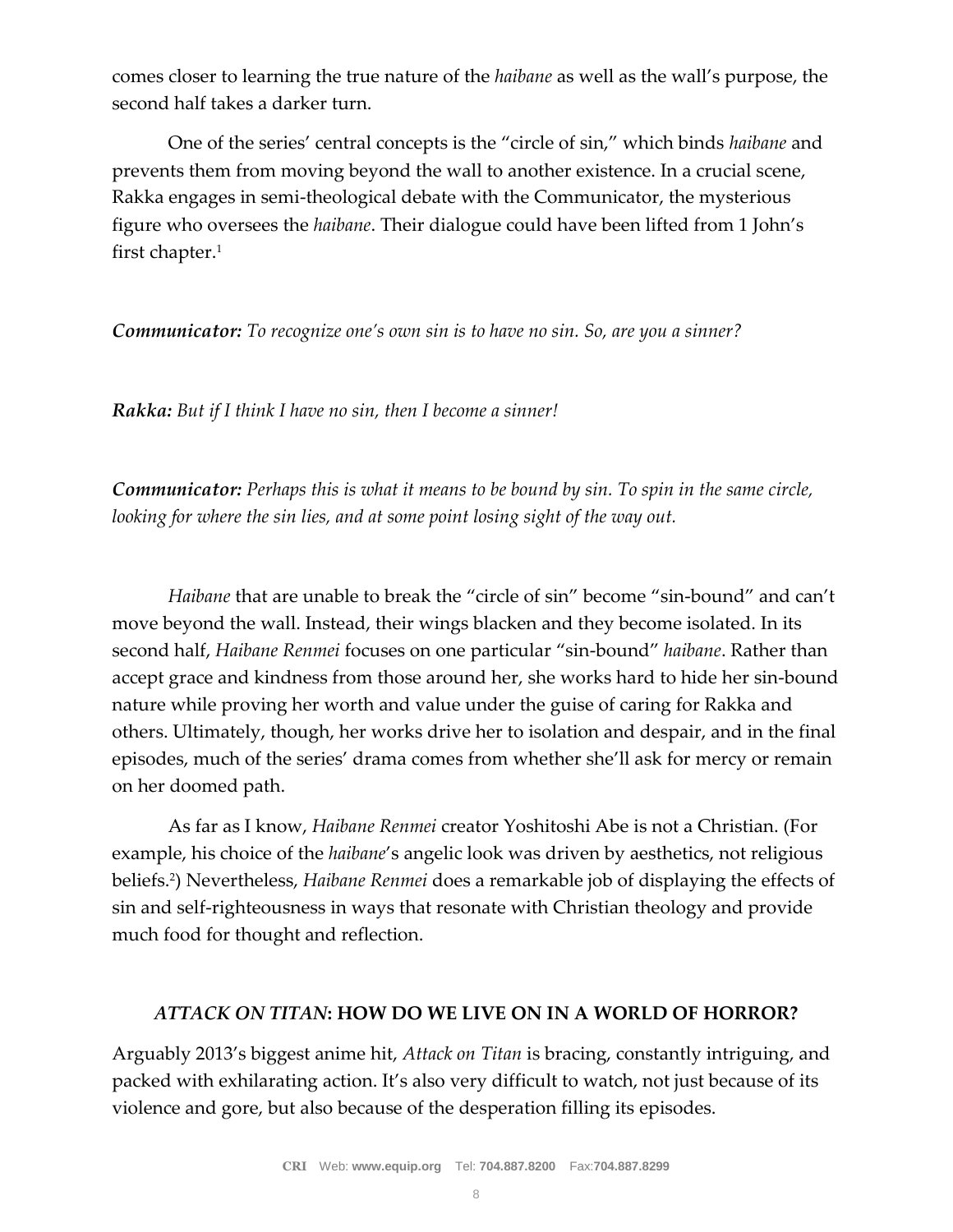A century before the series' events, humanity was nearly annihilated by the "titans," massive humanoids whose only purpose seemed to be devouring humans. Humanity's surviving remnants now live a quasi-feudal existence behind a series of massive walls. After a century, though, humans have grown complacent. This complacency is shattered, however, when the titans suddenly reappear, breach the outermost wall, and begin consuming the populace.

One of the survivors is Eren Yeager, a headstrong lad who has always dreamed of journeying beyond the walls. After a titan devours his mother before his eyes, his thoughts turn to revenge, and he joins the military in hopes of destroying them. This is easier said than done: titans are nigh-invulnerable and the sight of one can produce sheer terror and hopelessness in even the most hardened soldiers.

*Attack on Titan* is thrilling to watch. The scenes of Eren and his comrades battling the titans are some of the best action sequences I've seen in a long time, animated or otherwise. However, it's also incredibly brutal. Nobody is safe from the titans; anyone can become a titan snack in the blink of an eye.

Aside from a cult that worships the walls, religion is largely absent in *Attack on Titan*. As such, there is virtually no hope in the series. Indeed, the series' prevailing atmosphere might best be described as Bertrand Russell's "slow, sure doom." People either go mad at the sight of the titans or buck themselves up with grim resolve to go down swinging. The noblest exercise in *Attack on Titan* is, indeed, "a long march through the night...tortured by weariness and pain."<sup>3</sup>

With its portrayal of a nigh-hopeless situation for humanity, *Attack on Titan* could be a fascinating exercise in anti-apologetics. That is, what does it look like to live in a world where mankind really is nothing but something to be literally chewed up and spit out? Qualities such as friendship, loyalty, and honor still exist amongst Eren and his comrades, but how? And more importantly, why? To be fair, *Attack on Titan* isn't finished yet. A second season is being produced and the original manga isn't finished either, so it remains to be seen how these themes will play out. In the meantime, *Attack on Titan* remains one of the more unique and action-packed anime titles in recent years, provided you have a strong stomach.

The titles I've discussed here represent the tip of the iceberg: we could also consider the works of Satoshi Kon, Mamoru Hosoda, Shinichir Watanabe, and Makoto Shinkai, to name a few more acclaimed anime filmmakers. But it should hopefully be apparent now that anime is more than mere children's fare, and *much* more than the disturbing content that so often gets the spotlight. Since anime's cultural influence shows no signs of abating (consider Disney's recent *Big Hero 6*), Christians would do